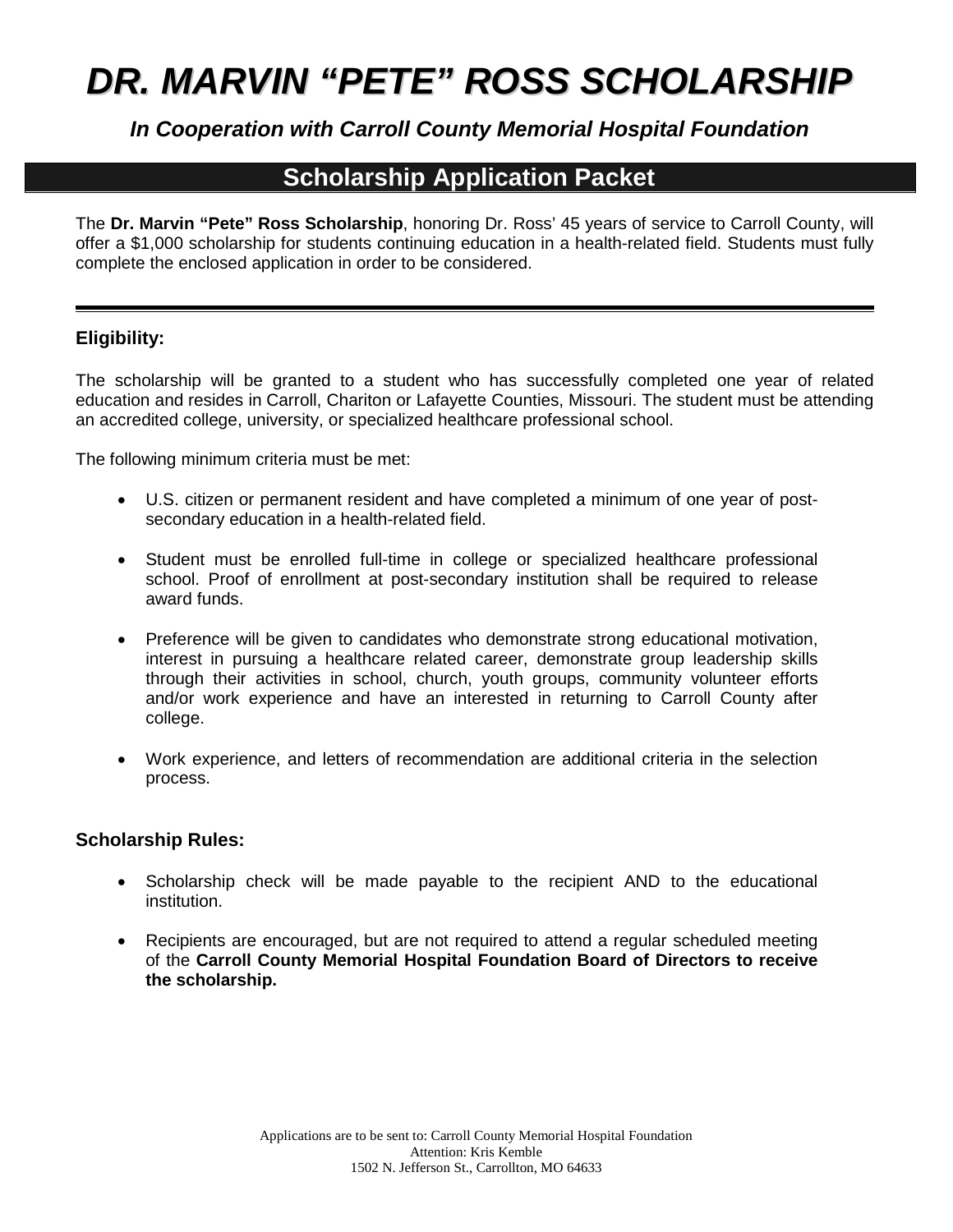# **Application Instructions:**

### *Application Form*

Please read all questions carefully, and answer them as completely as you can. Please PRINT or TYPE your answers clearly. Your completed application will represent you to the Scholarship Committee. Mail or deliver your completed application packet directly to Carroll County Memorial Hospital Foundation.

#### *Letters of Recommendation*

Choose two (2) people to write letters of recommendation for you. It is strongly recommended that one letter come from a professor or instructor and one letter come from an employer or friend (non-family related) who knows you through work or volunteer activities. Please enclose the letters with this application.

#### *Transcripts of Grades*

Your application must include a copy of your most recent transcripts.

#### *Student Personal Statement*

Write a statement explaining the reasons you are applying for this scholarship, your plans for the future, and your short and long-term goals. You should also include any other information about yourself, your background, your educational achievement, etc. which will help the Scholarship Committee to evaluate your potential.

# **Dr. Marvin "Pete" Ross Scholarship Application Form**

| <b>Instructions:</b><br>• Please read all questions carefully.<br>• Answer questions completely.<br>• PRINT or TYPE your answers clearly.<br>Remember that your completed application will represent you to<br>the Scholarship Committee<br><b>Personal Information</b> | • Please mail your completed application to Carroll County<br>Memorial Hospital Foundation, Attn: Kris Kemble, 1502 N<br>Jefferson, Carrollton, MO 64633.<br>• Applications must be turned in by April 11, 2022. No late<br>applications will be accepted.<br>• Selections will be made by April 30, 2022. You will be notified<br>by mail if you are selected.<br><b>Educational Information</b> |  |  |
|-------------------------------------------------------------------------------------------------------------------------------------------------------------------------------------------------------------------------------------------------------------------------|---------------------------------------------------------------------------------------------------------------------------------------------------------------------------------------------------------------------------------------------------------------------------------------------------------------------------------------------------------------------------------------------------|--|--|
|                                                                                                                                                                                                                                                                         |                                                                                                                                                                                                                                                                                                                                                                                                   |  |  |
| Name                                                                                                                                                                                                                                                                    | Name of college or specialized healthcare professional school                                                                                                                                                                                                                                                                                                                                     |  |  |
| <b>Street Address</b>                                                                                                                                                                                                                                                   | П<br>Are you requesting funds to continue at this institution? Yes $\Box$<br><b>No</b>                                                                                                                                                                                                                                                                                                            |  |  |
| City, State Zip                                                                                                                                                                                                                                                         | If not, what is the name of the college or school you plan to attend?                                                                                                                                                                                                                                                                                                                             |  |  |
| Phone Number (Home)<br>E-mail Address                                                                                                                                                                                                                                   | No $\Box$<br>If applying for another school, have you been accepted? Yes $\Box$                                                                                                                                                                                                                                                                                                                   |  |  |
|                                                                                                                                                                                                                                                                         | What is your major?                                                                                                                                                                                                                                                                                                                                                                               |  |  |
|                                                                                                                                                                                                                                                                         | What is your intended career?                                                                                                                                                                                                                                                                                                                                                                     |  |  |
| Are you a U.S. citizen? Yes $\Box$ No $\Box$<br>If not, are you a permanent resident? Yes $\Box$ No $\Box$                                                                                                                                                              | Current G.P.A.                                                                                                                                                                                                                                                                                                                                                                                    |  |  |
|                                                                                                                                                                                                                                                                         |                                                                                                                                                                                                                                                                                                                                                                                                   |  |  |

**Financial Information**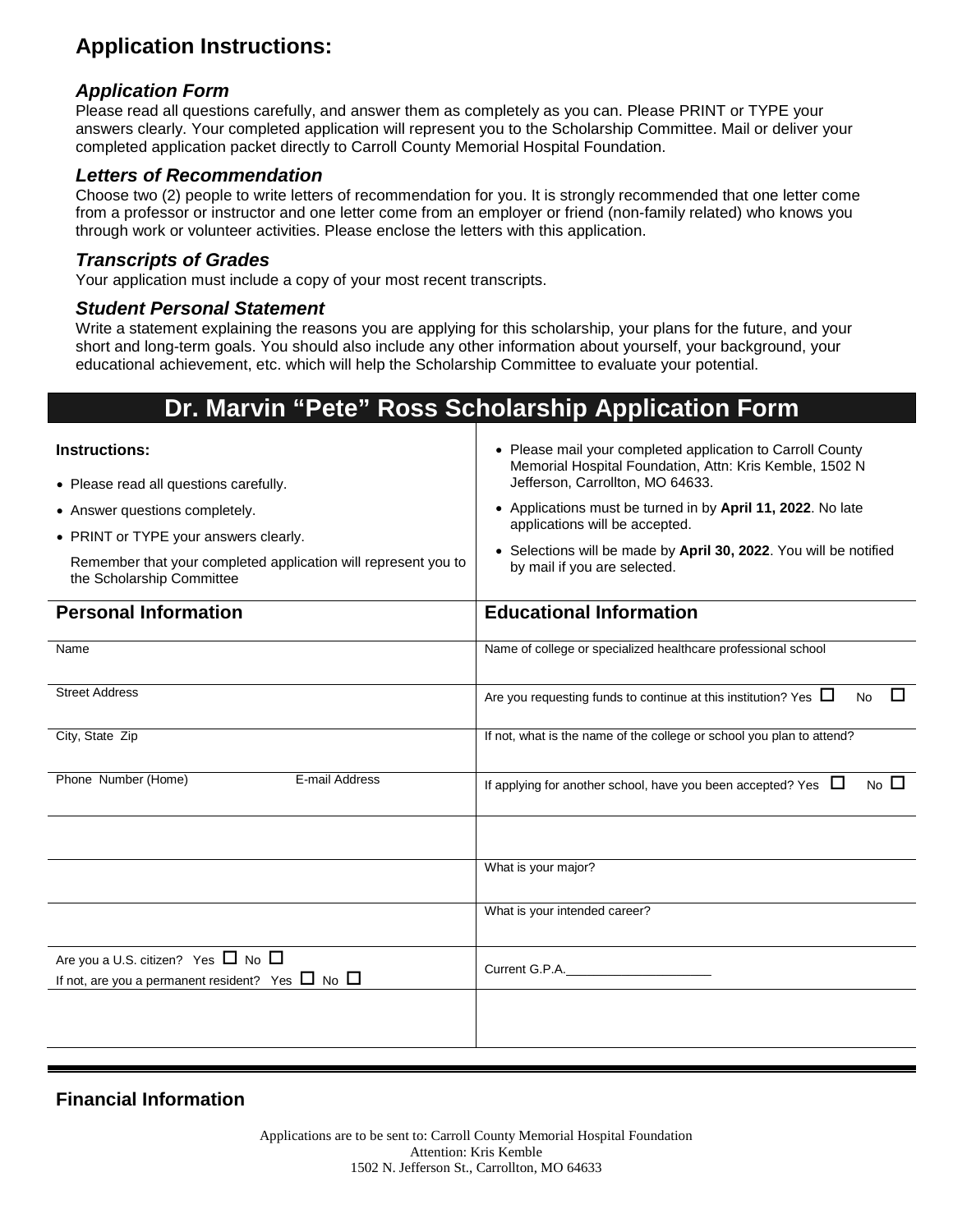| List estimated educational expenses for an academic year<br>at preferred school (also referred to as Cost of Attendance): | List anticipated or known sources of support to meet<br>expenses listed: |
|---------------------------------------------------------------------------------------------------------------------------|--------------------------------------------------------------------------|
|                                                                                                                           | Part-time work: ________________________                                 |
| Books: ________________________                                                                                           | Loans: ________________________                                          |
| Personal Expenses: _______________________                                                                                | Grants & Scholarships: _______________________                           |
| Room & Board: _______________________                                                                                     | Parent's Contribution: ______________________                            |
| Transportation: ________________________                                                                                  | Your Savings: _______________________                                    |
|                                                                                                                           | Total Resources: _______________________                                 |
|                                                                                                                           | <b>Total Deficit:</b> Total Deficit:<br>(Expenses minus Resources)       |

#### **Please Complete All Blanks**

## **Activities, Interests, Awards, etc. (use additional sheets if necessary)**

1. List organizations, clubs, extra curricular, and community activities in which you have been active:

2. Describe why you are pursuing a career in Healthcare:

3. Please list school activities, honors, or awards you have received: